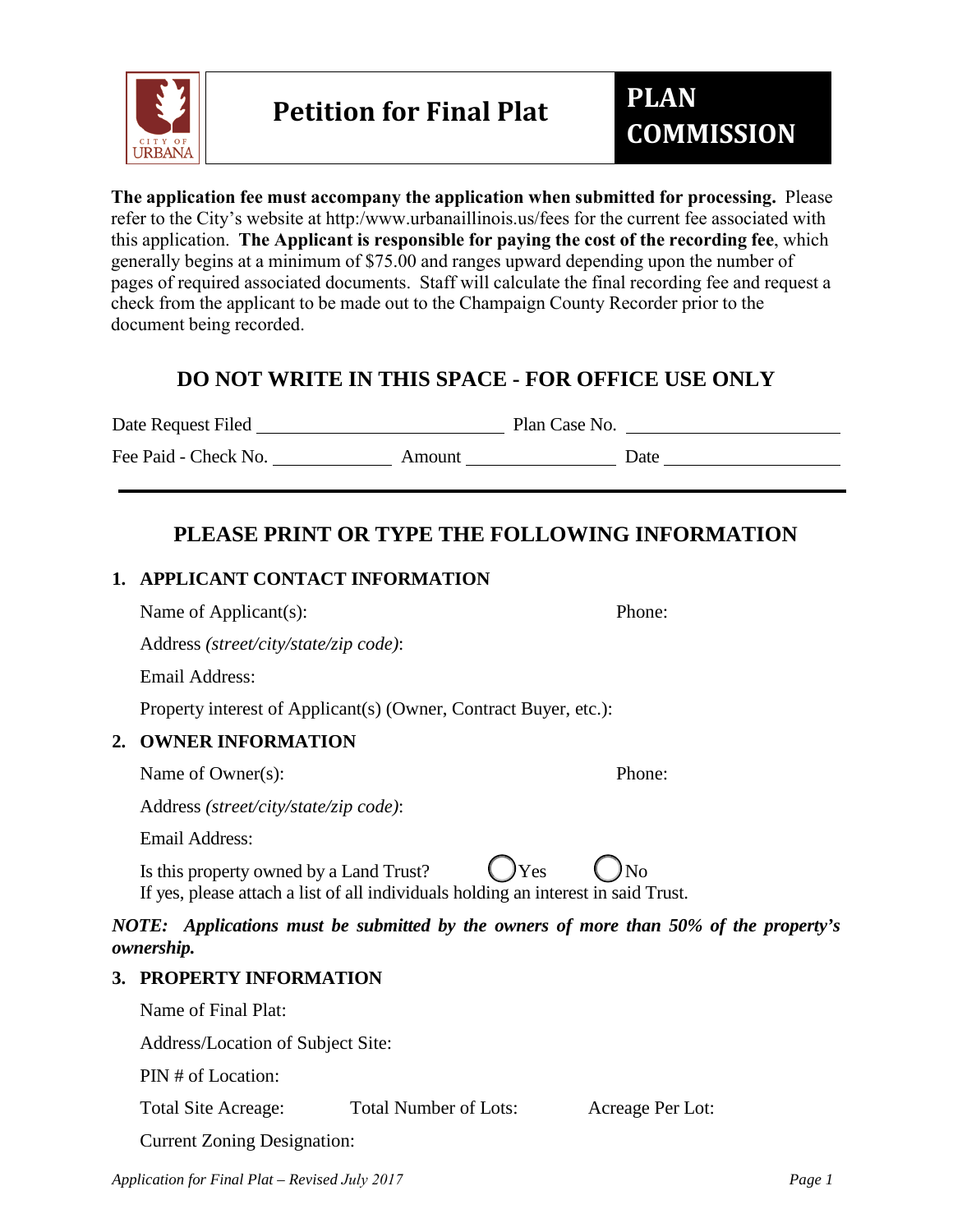Current Land Use *(vacant, residence, grocery, factory, etc*: Legal Description *(If additional space is needed, please submit on separate sheet of paper)*:

### **4. CONSULTANT INFORMATION**

| Name of Architect(s):                        | Phone: |
|----------------------------------------------|--------|
| Address (street/city/state/zip code):        |        |
| Email Address:                               |        |
| Name of Engineers(s):                        | Phone: |
| Address (street/city/state/zip code):        |        |
| Email Address:                               |        |
| Name of Surveyor(s):                         | Phone: |
| Address (street/city/state/zip code):        |        |
| Email Address:                               |        |
| <b>Name of Professional Site Planner(s):</b> | Phone: |
| Address (street/city/state/zip code):        |        |
| <b>Email Address:</b>                        |        |
| Name of Attorney(s):                         | Phone: |
| Address (street/city/state/zip code):        |        |
| Email Address:                               |        |

**5.** If the proposed development is not a subdivision, mobile home park, or a planned unit development, but is a major development (as defined by Chapter 21, Development Code, of the Urbana Code of Ordinances) please attach a statement which includes the following information:

| Type of Construction: |  |                                                                |
|-----------------------|--|----------------------------------------------------------------|
|                       |  | Residential Commercial Industrial Quarrying or Mining Activity |

| If multiple family dwellings are proposed, the total number of buildings | and |
|--------------------------------------------------------------------------|-----|
| the number of units per buildings                                        |     |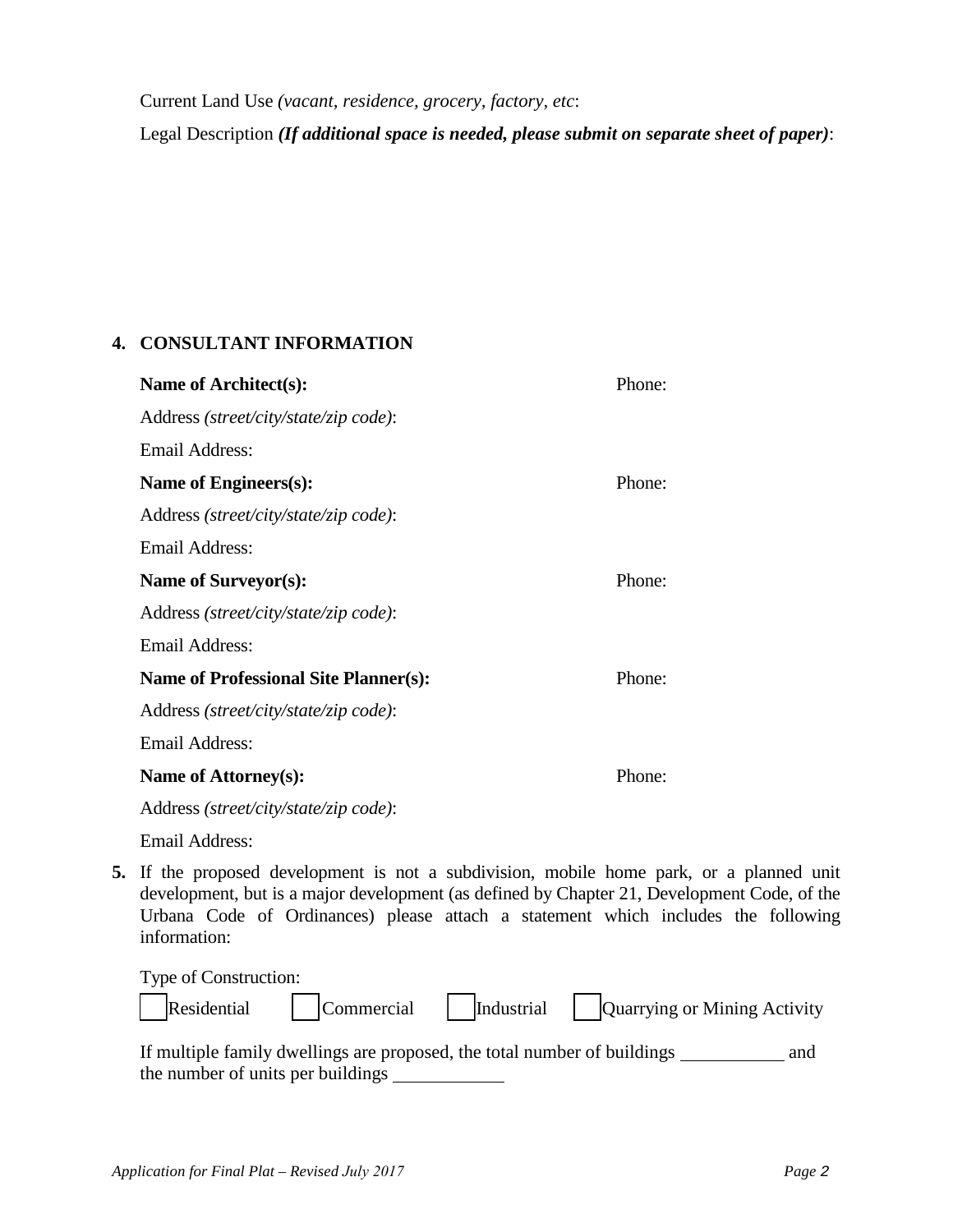**6.** If the property is located within the City's extraterritorial jurisdiction, has the Champaign County Zoning Board of Appeals granted any variance, exception or Special Use Permit concerning this property? If so, please list case name and case number:

Case Name:

Case Number:

**7.** If the property is located within the corporate limits of the City of Urbana, has the City of Urbana Board of Zoning Appeals or the Urbana City Council granted any variance, exception, conditional use permit or special use permit concerning this property? If so, please list case name and case number:

Case Name:

Case Number:

- **8.** Has any change to the plat been made since it was last before the Plan Commission or City Council?  $\bigcap$  Yes  $\bigcap$  No If so, please described:
- **9.** Are any waivers of the development standards or minimum engineering design standards requested as part of this application? If so, please attach appropriate waiver application forms to this application.

*NOTE: If additional space is needed to accurately answer any question, please attach extra pages to the application.*

*By submitting this application, you are granting permission for City staff to post on the property a temporary yard sign announcing the public hearing to be held for your request.* 

#### **CERTIFICATION BY THE APPLICANT**

I certify all the information contained in this application form or any attachment(s), document(s) or plan(s) submitted herewith are true to the best of my knowledge and belief, and that I am either the property owner or authorized to make this application on the owner's behalf.

Applicant's Signature Date

### **PLEASE RETURN THIS FORM ONCE COMPLETED TO:**

City of Urbana Community Development Department Services Planning Division 400 South Vine Street, Urbana, IL 61801 Phone: (217) 384-2440 Fax: (217) 384-2367

*Application for Final Plat – Revised July 2017 Page 3*